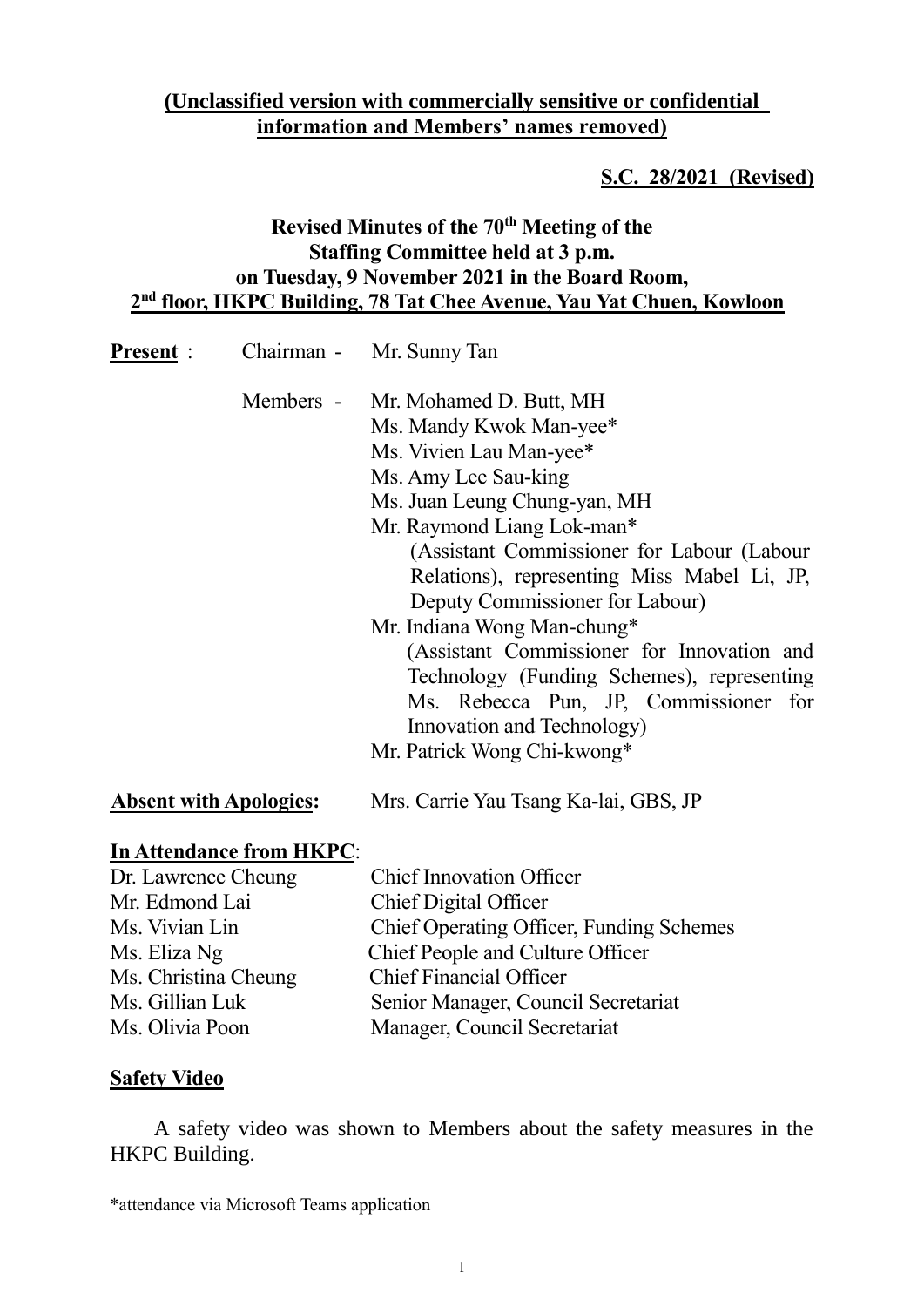#### **Mode of Meeting**

The Chairman said that the Staffing Committee (SC) meeting was held in hybrid mode with some Members joining the meeting via Microsoft Teams application. He thanked Members for joining the meeting.

#### **Vote of Appreciation**

The Chairman suggested, and Members agreed, to record a vote of appreciation to Mr. Li Hoi for his contribution during his tenure as Member.

### **Declaration of Interest**

The Chairman reminded Members to declare interest should they observe any direct/pecuniary interest in any matter to be discussed at the meeting.

### **I. Confirmation of Minutes (S.C. 20/2021 Revised)**

1. The Revised Draft Minutes of the 69<sup>th</sup> SC Meeting held on 13 July 2021 had been circulated to Members and there were no further requests for amendments. The Minutes were taken as read, confirmed and signed by the Chairman.

## **II. Matters Arising**

## **(A) Paper Circulations since Last Meeting**

2. Invited by the Chairman, reported 2 paper circulations to Members since the last meeting held on 13 July 2021.

## **V. Staffing Position of HKPC (S.C. 26/2021)**

21. Members noted 's presentation on the staffing position of HKPC as at September 2021 .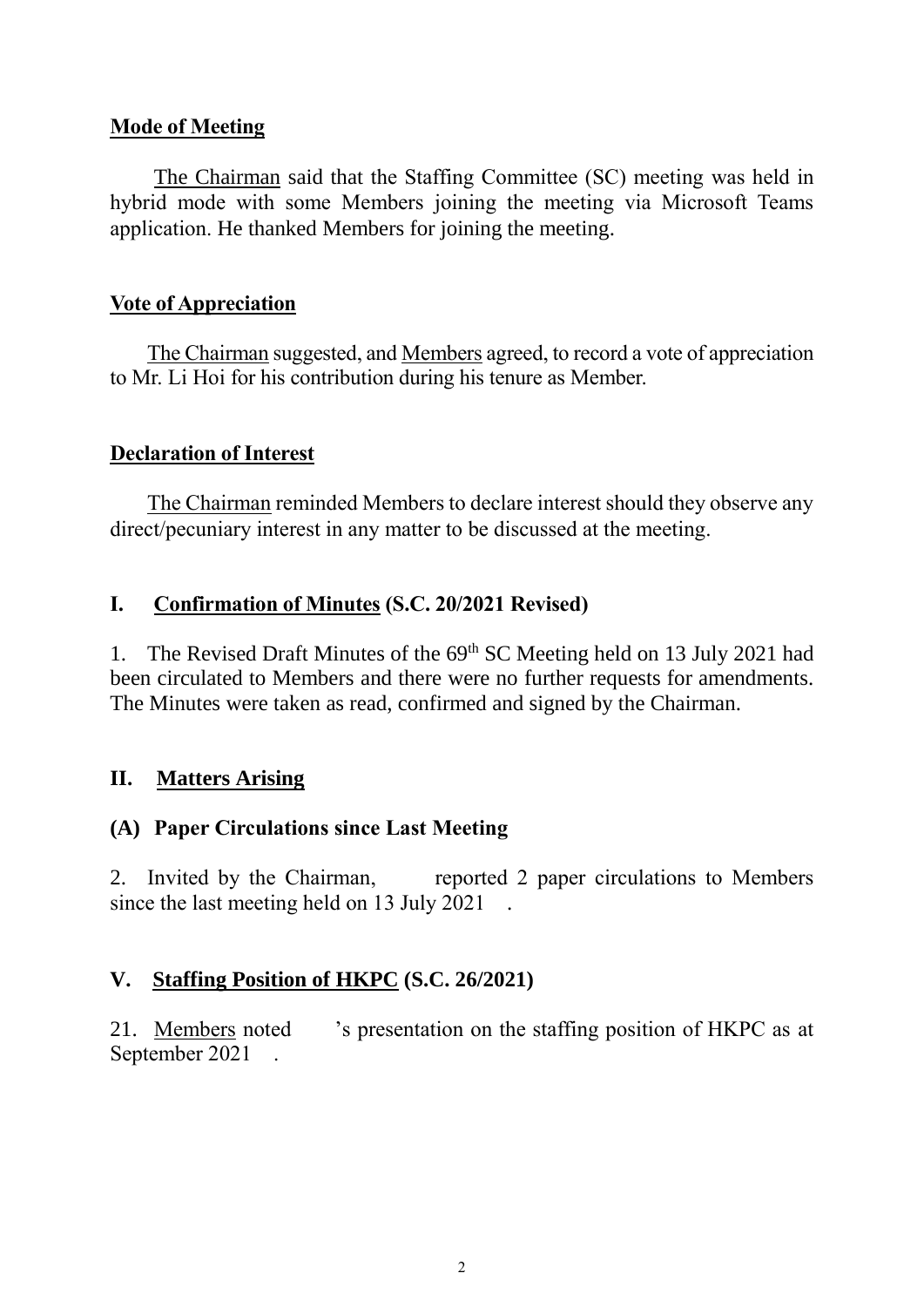#### **VI. Any Other Business**

### **(A) Talent Management**

23. Members noted the achievements made and measures taken in talent management as presented by

- (a) 9 HR accolades to HKPC by CTgoodjobs and Human Resources Online, including:
	- 3 Grand Awards in recognition of HKPC's excellence in attracting next generation talents, HR initiatives and talent management strategies
	- 1 Gold Award for demonstrating top of the class performance in internship recruitment and development
	- 3 Silver Awards for making dedicated effort in employer branding and employee development
	- 2 Bronze Awards for taking big steps in learning and development and HR digitalization practices;
- (b) the media coverage and positive feedback on HKPC's Summer InnoTalent Programme in June-August 2021, to be followed by a winter edition to be held in December 2021 and January 2022 to provide experiential learning to tertiary students ;
- (c) partnership with the Vocational Training Council (VTC) and City University of Hong Kong to provide internship and training opportunities to engineering and design students from higher diploma to master levels;
- (d) a Talent Exchange Programme held with MTR Corporation in September November 2021 for talents from the two organisations to gain exposure and broaden experience;
- (e) the talent pool built up from the internship programmes which had become one of the sources for HKPC to identify suitable candidates to fill vacancies; and
- (f) staff engagement activities by the Staff Recreation Club in April October 2021 .

## **(B) Attendance Record of SC Members**

25. Members noted their attendance record for 2021 as circulated together with